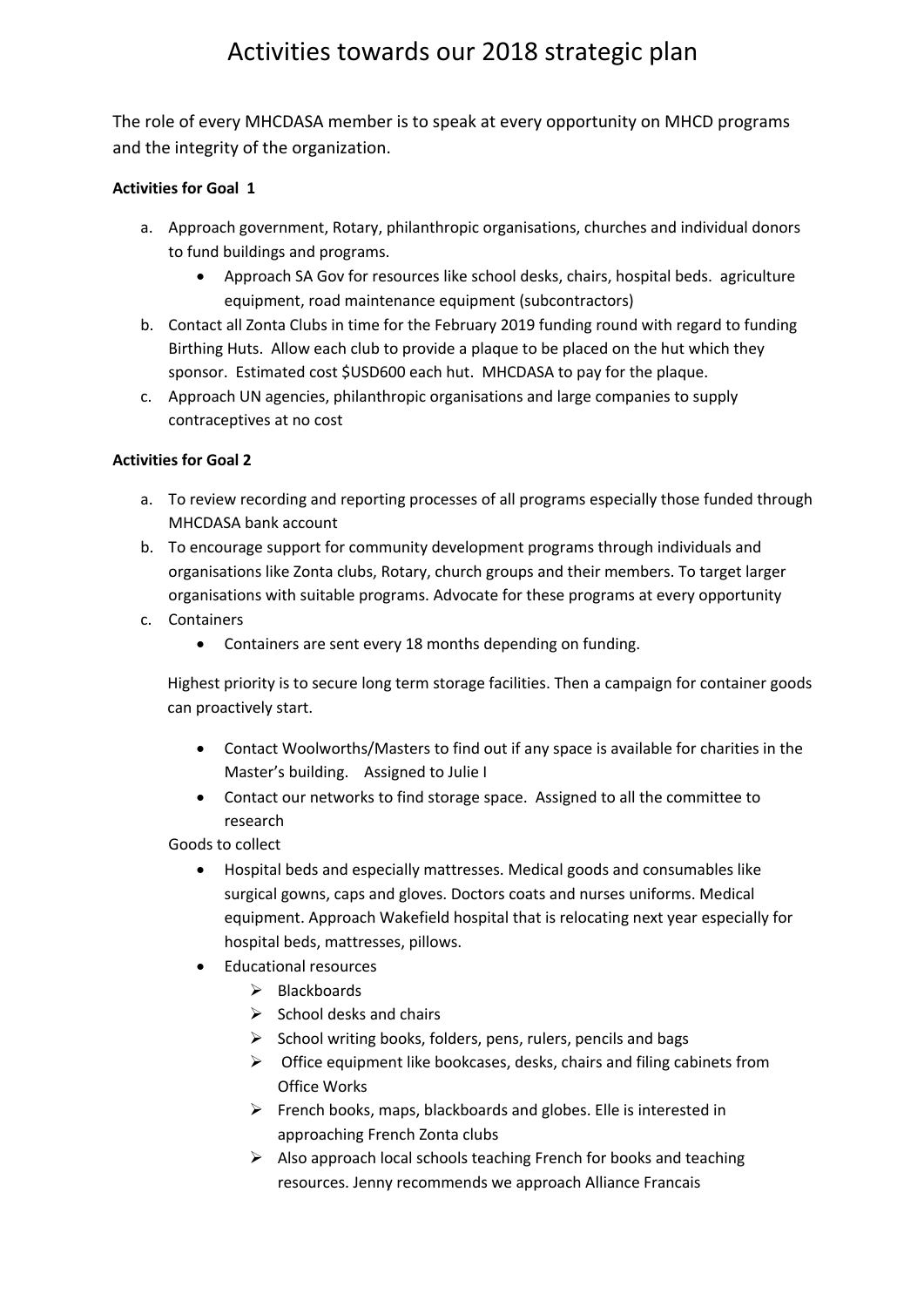- $\triangleright$  Musical instruments from schools and music shops. E.g. recorders
- Clothes: All clothes need to be checked
	- $\triangleright$  Second hand clothes: Ask all our social groups and friends to collect. Target groups for baby clothes. Zonta women to collect – send out a request for our Area Workshops
	- $\triangleright$  New clothes: Contact clothing shops and Harbour town shops for left overs. E.g. Equinox shop. Organise Zonta Clubs to buy a designated list of clothes needed in DR Congo and donate to the project
	- $\triangleright$  School uniforms: especially blue skirts and pants and white shirts
	- $\triangleright$  Sports clothes
	- $\triangleright$  Activity wear dance costumes available
- Shoes: All tied together in pairs.
	- $\triangleright$  Second hand approach sporting groups SAPSASA
	- $\triangleright$  New shoes approach businesses
	- $\triangleright$  School shoes especially sandals
- Sewing machines
- Fabrics approach fabric outlets e.g. Spotlight
- Sheets, pillow cases, towels. Approach Spotless for as many as they will give
- Days4Girls packs organise minimum of 1000 per container
- Computers from Computers for Congo through Tom Cecil
- Solar panels for hospital and business use.
	- $\triangleright$  Approach businesses in Australia and internationally.
	- $\triangleright$  Second hand solar panels along with all conversion equipment.
	- $\triangleright$  New solar panels
- Old optical glasses from ophthalmologists or optometrists? Need to check if they are needed and are there people who could give them out effectively. Could they cause eye problems?
- Approach local businesses for donations
	- $\triangleright$  Bunnings for tools and hardware goods
	- $\triangleright$  Ned's emporium
	- $\triangleright$  Office Works for stationary
	- $\triangleright$  IKEA and other furniture retailers.
	- $\triangleright$  Chemist Warehouse or other pharmaceutical businesses for non prescription items like antiseptic creams, vaseline, dettol, bandages, gauze, gloves , dental care items, etc.

#### **Activities for Goal 3**

- a. Apply for grants for community and microcredit programs
	- Funding for wages for journalists and Impact Radio staff. \$USD100 per journalist wage per month x 10 journalists/staff. Totals US\$12,000 annually*.* \$2000 for 40 mobile phones and radios, \$500 / month for small things (petty cash)
	- ACSO or Zonta club grant to fund more recording equipment as requested to take remote testimonies and mobile phones and transistor radios which help with safety.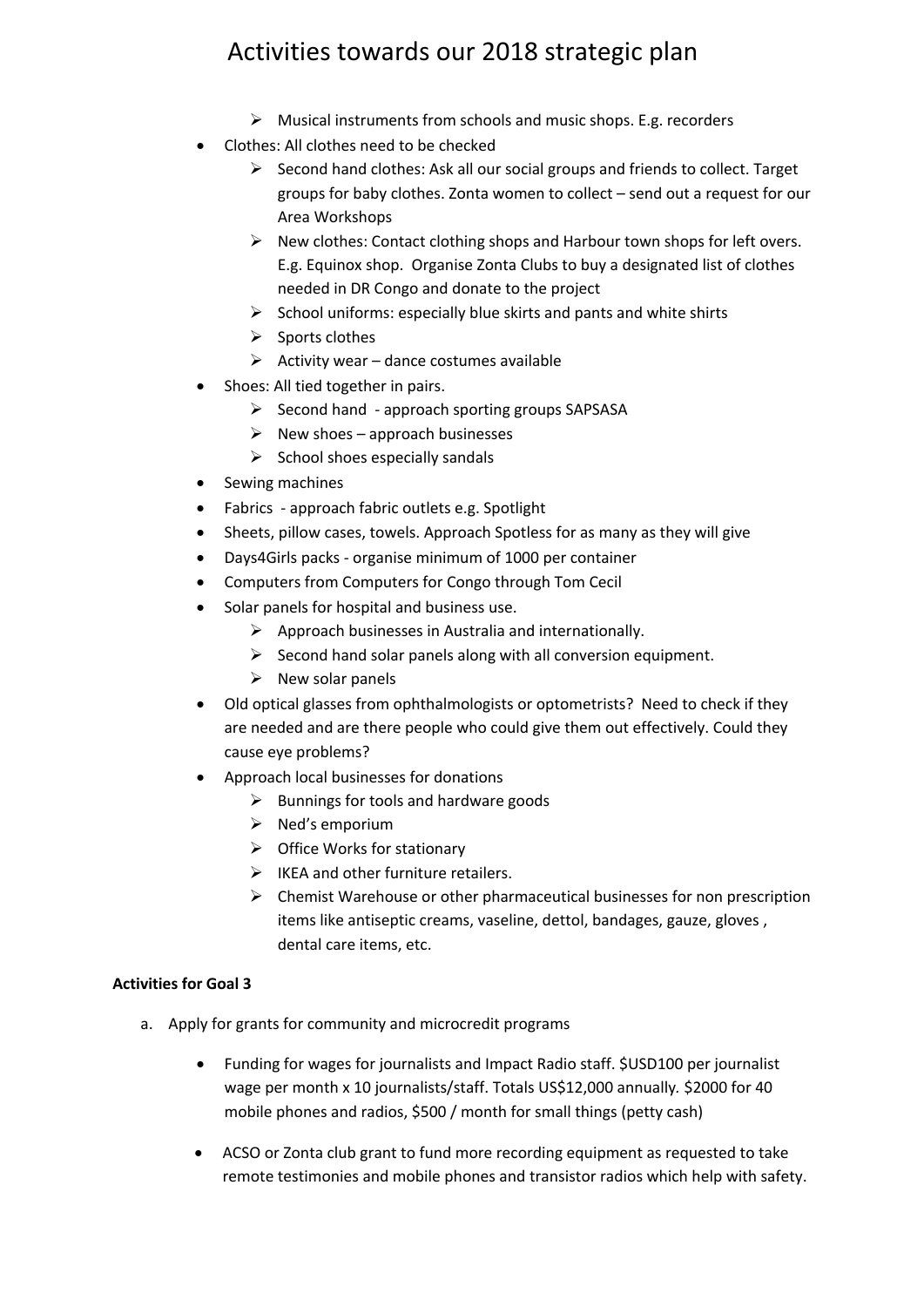- Apply for US\$2000 of funding to transport school books and resources in Kinshasa to be taken to Luvungi.
- DFAT DAP grant
- b. Apply to humanitarian and international solar organisations for street light and solar programs. Elon Musk has many philanthropic arms.
	- Anne to explore the solar lighting options for home use.
- c. Approach individuals, groups and organisations to support a microcredit program
	- The Grameen Bank (Mohamed Unis) run micro-credit programs throughout the world. Approach them to run microfinance projects in MHCD community. Introduce MHCD to the
	- Grameen Bank.

#### **Activities for Goal 4**

- a. Contact Foundations/organisations that work in Africa or have focus that may be beneficial in DRC.
	- The Fred Hollows Foundation works in Burundi. Arrange for a meeting with the Sydney office. Get contact details for the Foundation's people in Burundi
	- Sight for All organisation based in Adelaide
	- Gates Foundation
	- Contact with Medicine Sans Frontier Julie to ask Joy if any benefit in encouraging this link
	- Red Cross have a program setting up small pharmacies. Check with Dr Luc if this is possible.
	- Caritas the Catholic humanitarian arm works in DR Congo contact the Canberra rep who is a Congolese woman working in DRC
- b. Work with the BKFA on a MOU with MHCDASA
- c. Talk to as many community and church organisations who will listen to our story
	- Explore expanding relationship with Mt Barker Anglican church and Father Thomas and other churches. Need MHCDASA or MHCD brochure.
	- Nurture relationships with organisations like Days 4 Girls, Computers for Congo, Rotary DIK, Soles for Souls and Spotless Linen
- d. Establish subgroups to work in DRC. Bring likeminded skilled people together
	- Skilled medical personnel, teachers or building trades or mechanical trades to visit DRC. Set up an external groups to manage these visits as separately to MHCDASA .

#### **Activities for Goal 5**

- a. Compile a data base of supporters. Julie MI to put together a list and Jenny to add to it. Add John Dietsch database.
	- Crowd funding sources utilize multiple sites if needed. Find a designated person with these skills. Run a crowd funding campaign in October/ November for Christmas to encourage people to support a project instead of giving a gift. Jenny to collect information and Emma to be contacted by Julie MI to ask her to run the campaign. Recommend it be Aus\$75 for each microcredit program and they get a card. Will need someone to send cards.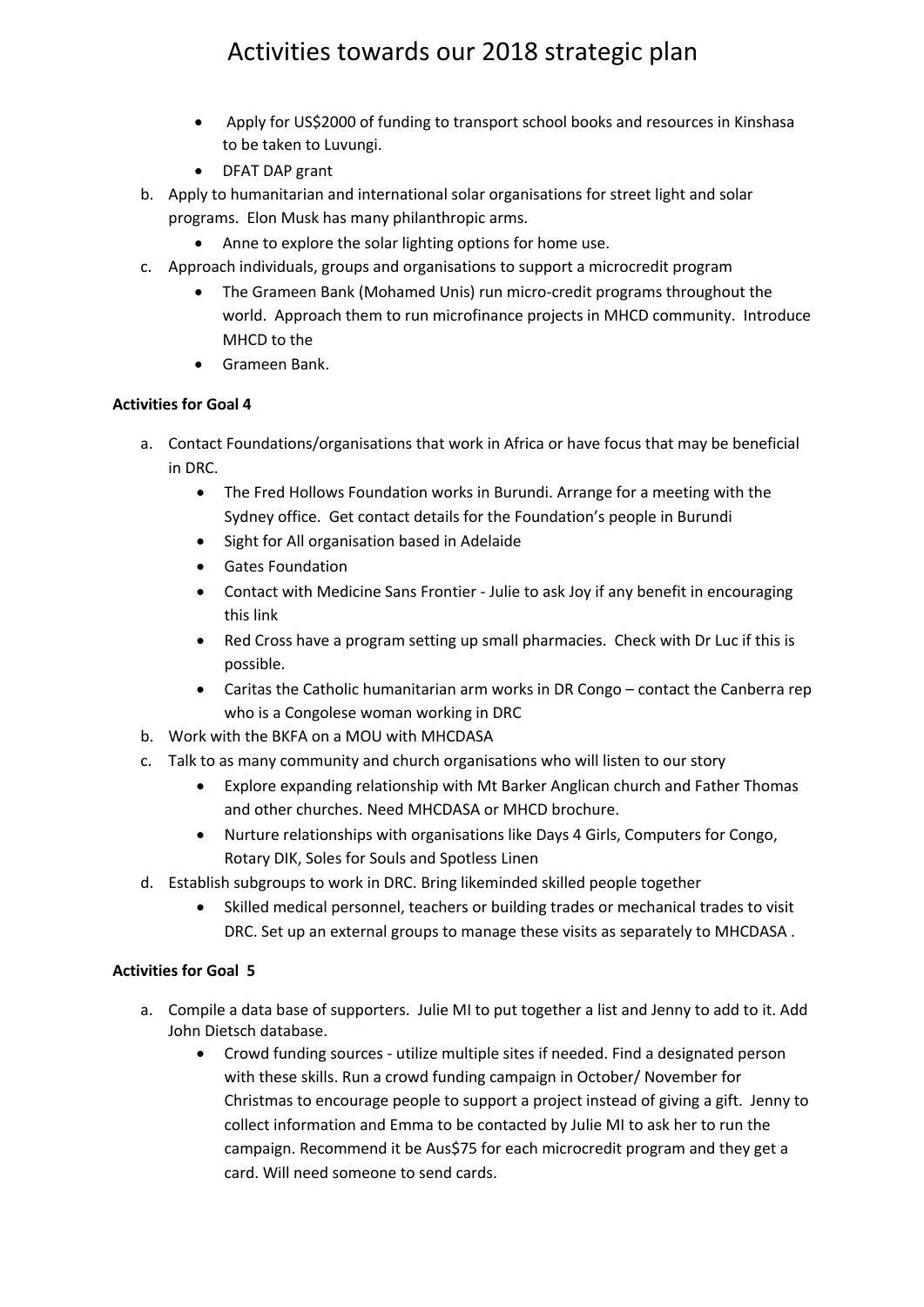- b. Review how UNHCR, World Vision and Fred Hollows foundation get regular donations. See Fred Hollows website and how it is targeted and simple. ?? Copy ???
- c. Annual fundraiser/quiz night in February /March 2019. Timed for when MHCD representative in Australia.
	- MHCDASA event usually in Feb/March each year usually raises \$5,500
	- Mt Barker Anglican Church is very supportive through Father Thomas to hold a luncheon for 250 people at Echunga hall. Raised \$11,000.
	- Encourage church groups to contribute
	- Blakiston church wishes to donate to MHCD. ?? \$1000
- d. Submit funding applications commencing with Zonta Clubs' funding cycle which occurs in February each year. DAP grants etc
- e. Make connections in the business community and with NGO's, aim to turn these relationships into regular sponsorship opportunities
- f. Review MHCD reporting processes and make improvements where needed
- g. Tax deductibility of donations until we achieve DGR in our own right:
	- National Foundation of Australian Women will allow donors to have tax deductible status. This may be worthwhile for a project in the future for women.
	- Rotary Foundation could also be approached with a suitable project. This could be used for building the orphanage.
	- a. Nominate 2 members of MHCDASA to co-ordinate the fundraising Xmas gifts project, previously run by John Dietsh. All data base to be forwarded to MHCDASA. Raises up to \$12,000 annually
- h. Nominate 2 members of MHCDASA to co-ordinate the fundraising Xmas gifts project, previously run by John Dietsh. Data base to MHCDASA. Usually raises \$12,000

#### **Activities for Goal 6**

- a. To speak at every opportunity on MHCD programs and the integrity of the organization
	- Zonta, Rotary, church, business, schools, universities and internationally
	- To contact suitable people to speak on MHCD's behalf
- b. To plan for a patron/ambassador / champions of MHCD
	- To produce a list of suitable candidates for any position.
	- To formalize the criteria for each role and select suitable people
	- To produce a package of information for the person
- c. Form a formal PR, marketing and advocacy strategy and committee
	- Form a team of volunteers to work under a leader
	- Need a volunteer to work on our social network programs.
		- $\triangleright$  Use social media to grow the supporter base.
	- Link to other face book sites with a humanitarian ilk.
	- Grow our media presence though website, face book, Instagram, linkedin. Work with our website people to grow our website potential.
	- Work with our media person to give her information for future growth.
	- Organize a PR evening where MHCD programs are showcased and supporters are thanked with certificates where necessary.